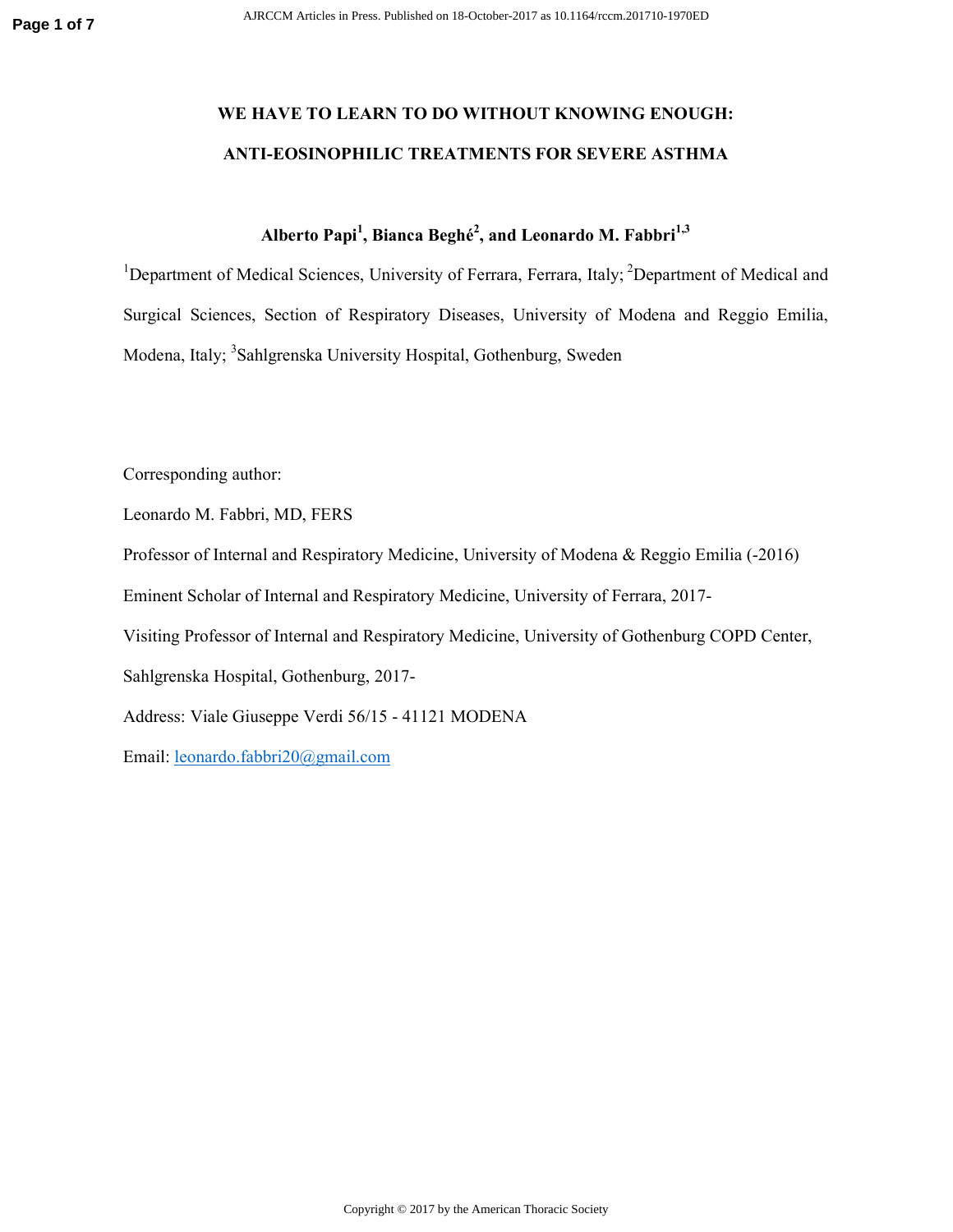Interleukin-5 (IL-5) is the main eosinophilic cytokine that promotes the differentiation, survival, and activation of eosinophils, which are the key inflammatory cells in severe eosinophilic asthma (1, 2). Thus, it is no surprise that anti-IL-5 pathways have been explored for several years for their ability to reduce eosinophilic inflammation and thus to improve the treatment of this disease (3, 4).

Two anti-IL-5 monoclonal antibodies are now registered (mepolizumab and reslizumab), and one anti-IL-5 R $\alpha$  antibody (benralizumab) (5) is on its way to registration. Other anti-eosinophilic agents acting through different mechanisms are also being explored, e.g., the anti-IL-13 monoclonal antibody lebrikizumab (6), the anti-IL-4 receptor- $\alpha$  antibody dupilumab (7), the CRTh2 antagonists fevipiprant (8) and tezepelumab, a human monoclonal antibody specific for the epithelial cell-derived cytokine thymic stromal lymphopoietin (9).

Mepolizumab is a humanized monoclonal antibody that targets the IL-5 ligand and inhibits IL-5 receptor signaling in eosinophils. Mepolizumab reduces exacerbation and asthma symptoms, improves lung function, and reduces oral corticosteroid use in oral steroid-dependent patients with severe asthma (10). Reslizumab is a humanized anti-IL-5 monoclonal antibody that also targets the IL-5 ligand (11), reduces asthma exacerbations, and increases lung function  $(FEV<sub>1</sub>)$  in severe eosinophilic asthmatics  $(\geq 400 \text{ cells/µL})$  (12).

Whereas mepolizumab is administered subcutaneously (SC) at a fixed dose (100 mg SC every 4 weeks, Q4W), reslizumab is administered as a weight-adjusted intravenous dose of 3 mg/kg Q4W. No direct comparison of efficacy and safety between these two treatments has been reported before. Mukherjee et al. (13) compare mepolizumab and reslizumab in 10 prednisone-dependent asthmatics (sputum eosinophils  $>3\%$  and blood eosinophils  $>300$  cells/ $\mu$ L), who had previously received mepolizumab (100 mg SC Q4W) for at least 1 year. Patients received two infusions of placebo (Q4W) followed by four infusions of 3.0 mg/kg reslizumab Q4W in a single-blind, placebocontrolled sequential trial. Primary outcomes were reductions of blood and sputum eosinophils; additional outcomes included clinical and functional parameters and some exploratory biomarkers.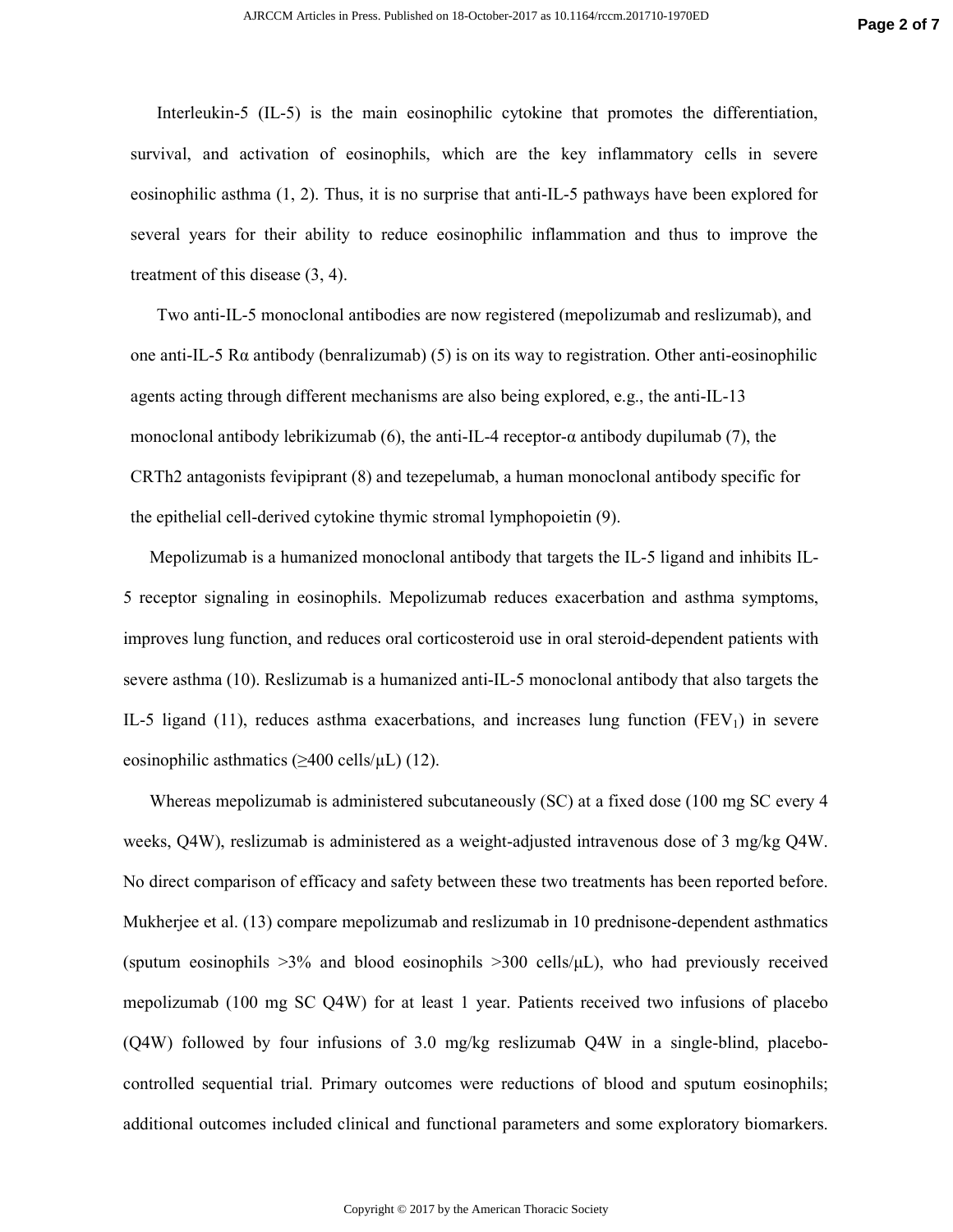Mukherjee et al. (13) found that weight-adjusted intravenous reslizumab was superior to fixed-dose SC mepolizumab in attenuating airway eosinophilia in these prednisone-dependent asthmatics, and that this effect was associated with better asthma control.

This was a small study—more a proof-of-concept, hypothesis-generating study—that nonetheless provides clinically relevant information. It was conducted in oral steroid-dependent patients with severe eosinophilic asthma, the most difficult population to manage. Results clearly showed that a fixed-dose treatment is inferior to a weight-adjusted dose, although there is no information on the difference in potency between mepolizumab and reslizumab or the different effects of various forms of administration. The study has the strength of coming from a group that has unique experience in sputum eosinophil analysis and in the management of steroid-dependent patients with severe eosinophilic asthma. Although conducted in only 20 steroid-dependent asthmatics—9 treated with mepolizumab and 11 treated with placebo (14)—their previous pivotal study has helped to reverse the idea that mepolizumab is useless in asthma (15) unless a very select group at risk of exacerbations is treated and unless exacerbations are chosen as the primary outcome of the study.

The present study also has the merit of investigating the potential mechanism and the complexity of local immunologic processes leading to an effective blockade of IL-5 activities and eosinophilic inflammation at the tissue level. Indeed, airway eosinophilopoiesis, immune complex formation, and autoimmune mechanisms were explored as possible pathways of IL-5 treatment when local IL-5 dosage is inadequate. Thus, the authors provide information on the reasons that make severe asthma non- or less responsive to high-dose corticosteroids and shed new light on the importance of the immunologic events that occur when the monoclonal antibody reaches and confronts its specific target. Likewise, the authors highlight the need for studies that address the pharmacokinetics/pharmacodynamics of airway bioavailability of monoclonal antibodies in patients with severe asthma. Previously, data have been obtained only in patients with mild asthma; thus, we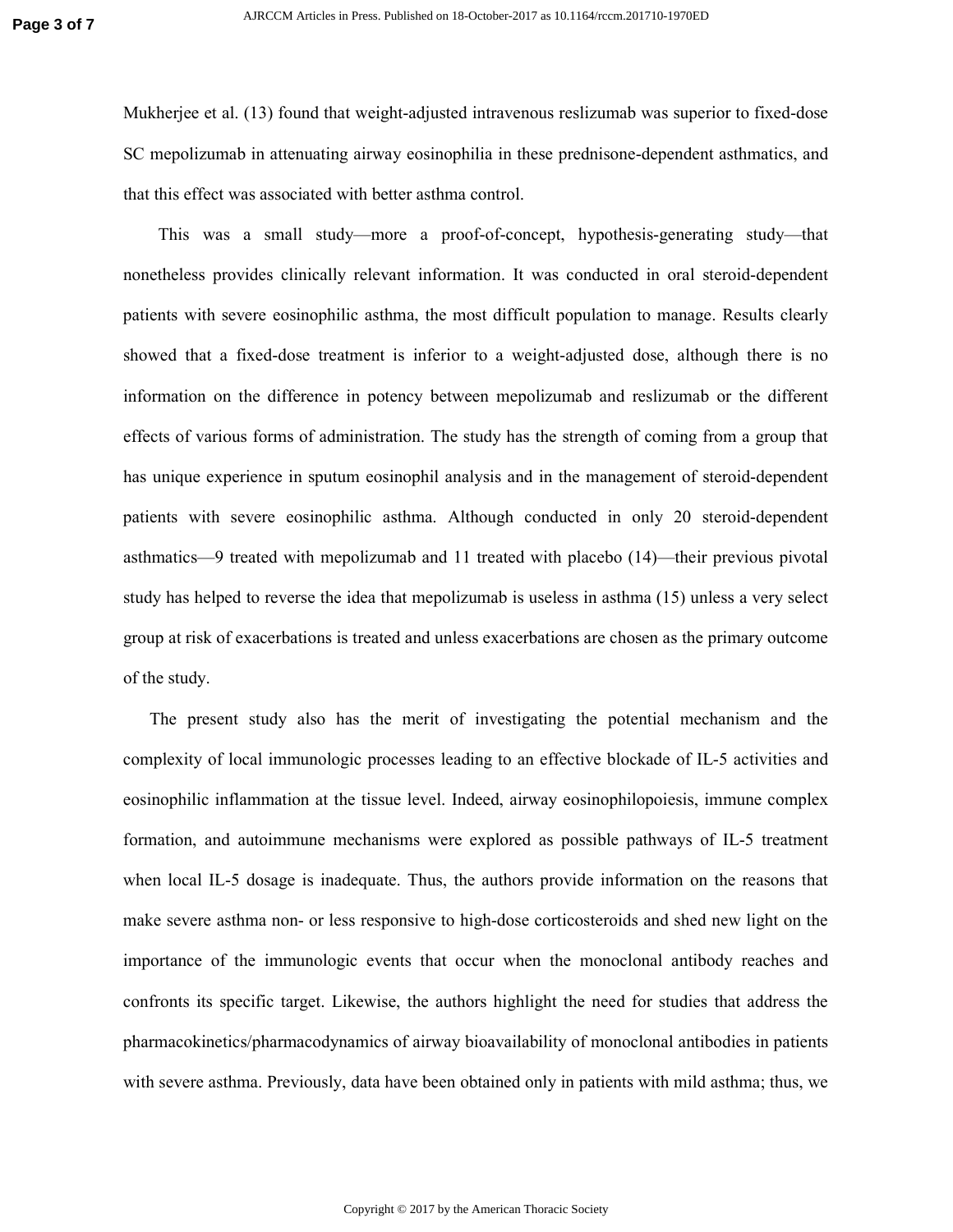have missed potentially important considerations for the appropriate clinical use of these drugs in terms of both effectiveness and safety (3, 4).

The study has several limitations, which are acknowledged by the authors. In particular, for ethical reasons, the comparison of the effects between the two treatments is not balanced. The changes between post-mepolizumab and pre-mepolizumab were assessed and compared with the differences between changes from baseline of post-reslizumab versus post-placebo. This is not always statistically irrelevant: For equivalency, pre- and post-mepolizumab should have been compared with pre- and post-reslizumab. If so, from a statistical viewpoint, reslizumab would appear less effective for  $FEV_1$  (Figure 3A), and the difference between treatments would not be so clear-cut for some of the effects on eosinophilic inflammation (Figure 4). Indeed, there is often a deterioration during the placebo treatment that is sometimes close to statistical significance (Figure 3A). This makes the uneven design of the study questionable, and its conclusions require a followup from properly designed and powered studies. Finally, although not statistically significant (p= 0.06, 0.07), the differences between the two study arms in blood/sputum eosinophils at baseline are quite consistent. (The percentage of sputum and blood eosinophils in the mepolizumab arms on average half that in the reslizumab arm, a substantially different starting point for the primary objective assessed in the study.)

The clinical conclusion of the study is that we have to learn to use these new expensive monoclonal antibodies without knowing their pharmacokinetics and pharmacodynamics, or their biological concentration and effect on the target cells in the target organs. The criteria for use (and/or reimbursement) will be based only on clinical elements (severity, use of resources, pharmacologic treatment, circulating eosinophils, response to other pharmacologic treatments). In other words, as often happens in medicine, we will have to learn to do without knowing enough.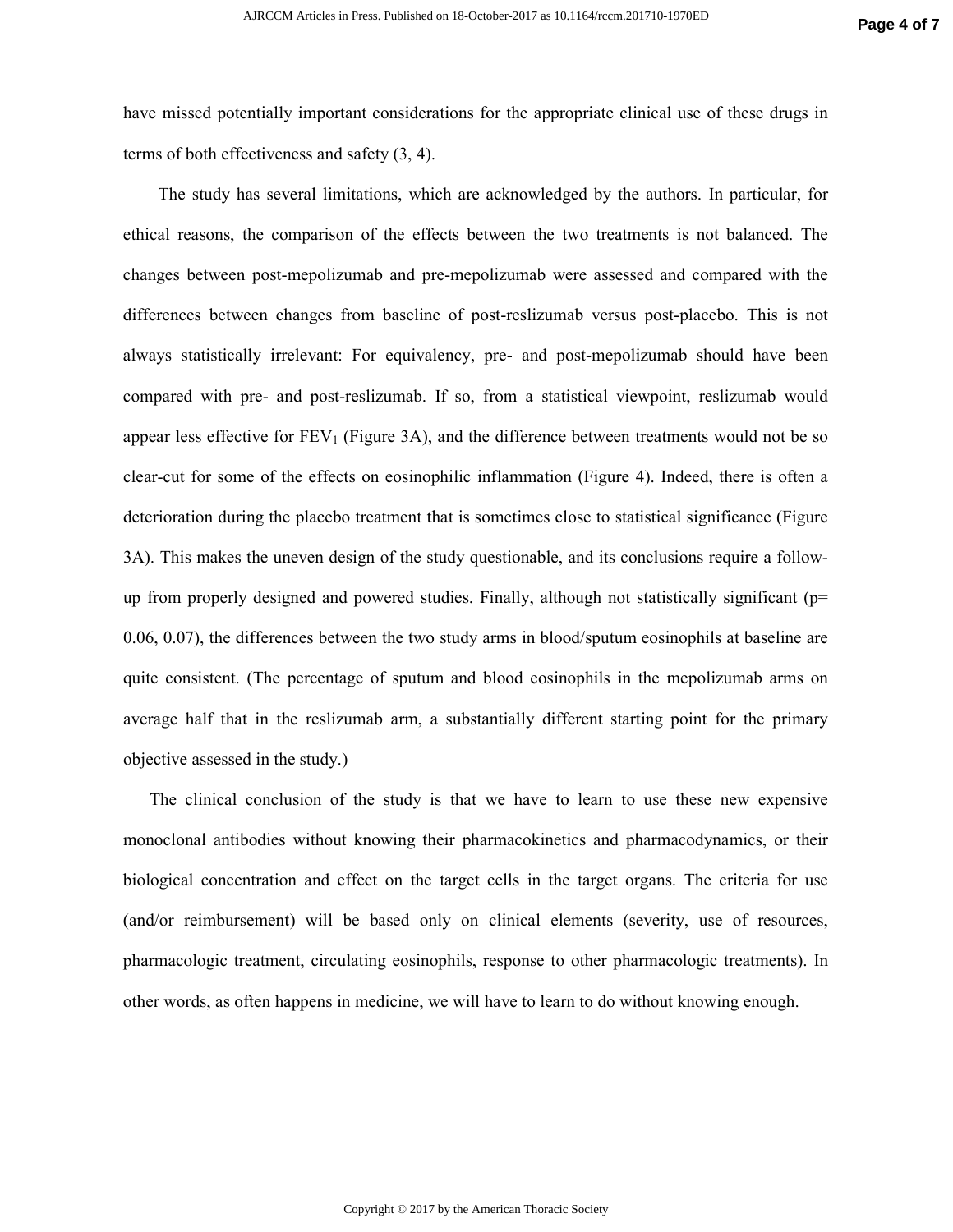## **ACKNOWLEDGEMENTS**

We thank Mary McKenney (Menominee, MI 49858 USA), and Elisa Veratelli (University of Ferrara, Ferrara, Italy) for scientific editorial assistance in the preparation of the manuscript.

## **REFERENCES**

1. Carr TF, Zeki AA, Kraft M. Eosinophilic and non-eosinophilic asthma. *American journal of respiratory and critical care medicine* 2017.

2. McBrien CN, Menzies-Gow A. The biology of eosinophils and their role in asthma. *Frontiers in medicine* 2017;4:93.

3. Bel EH, Ten Brinke A. New anti-eosinophil drugs for asthma and copd: Targeting the trait! *Chest* 2017.

4. Farne HA, Wilson A, Powell C, Bax L, Milan SJ. Anti-il5 therapies for asthma. *The Cochrane database of systematic reviews* 2017;9:CD010834.

5. Nair P, Wenzel S, Rabe KF, Bourdin A, Lugogo NL, Kuna P, Barker P, Sproule S, Ponnarambil S, Goldman M. Oral glucocorticoid-sparing effect of benralizumab in severe asthma. *The New England journal of medicine* 2017;376:2448-2458.

6. Hanania NA, Korenblat P, Chapman KR, Bateman ED, Kopecky P, Paggiaro P, Yokoyama A, Olsson J, Gray S, Holweg CT, Eisner M, Asare C, Fischer SK, Peng K, Putnam WS, Matthews JG. Efficacy and safety of lebrikizumab in patients with uncontrolled asthma (lavolta i and lavolta ii): Replicate, phase 3, randomised, double-blind, placebo-controlled trials. *The Lancet Respiratory medicine* 2016;4:781-796.

7. Wenzel S, Castro M, Corren J, Maspero J, Wang L, Zhang B, Pirozzi G, Sutherland ER, Evans RR, Joish VN, Eckert L, Graham NM, Stahl N, Yancopoulos GD, Louis-Tisserand M, Teper A. Dupilumab efficacy and safety in adults with uncontrolled persistent asthma despite use of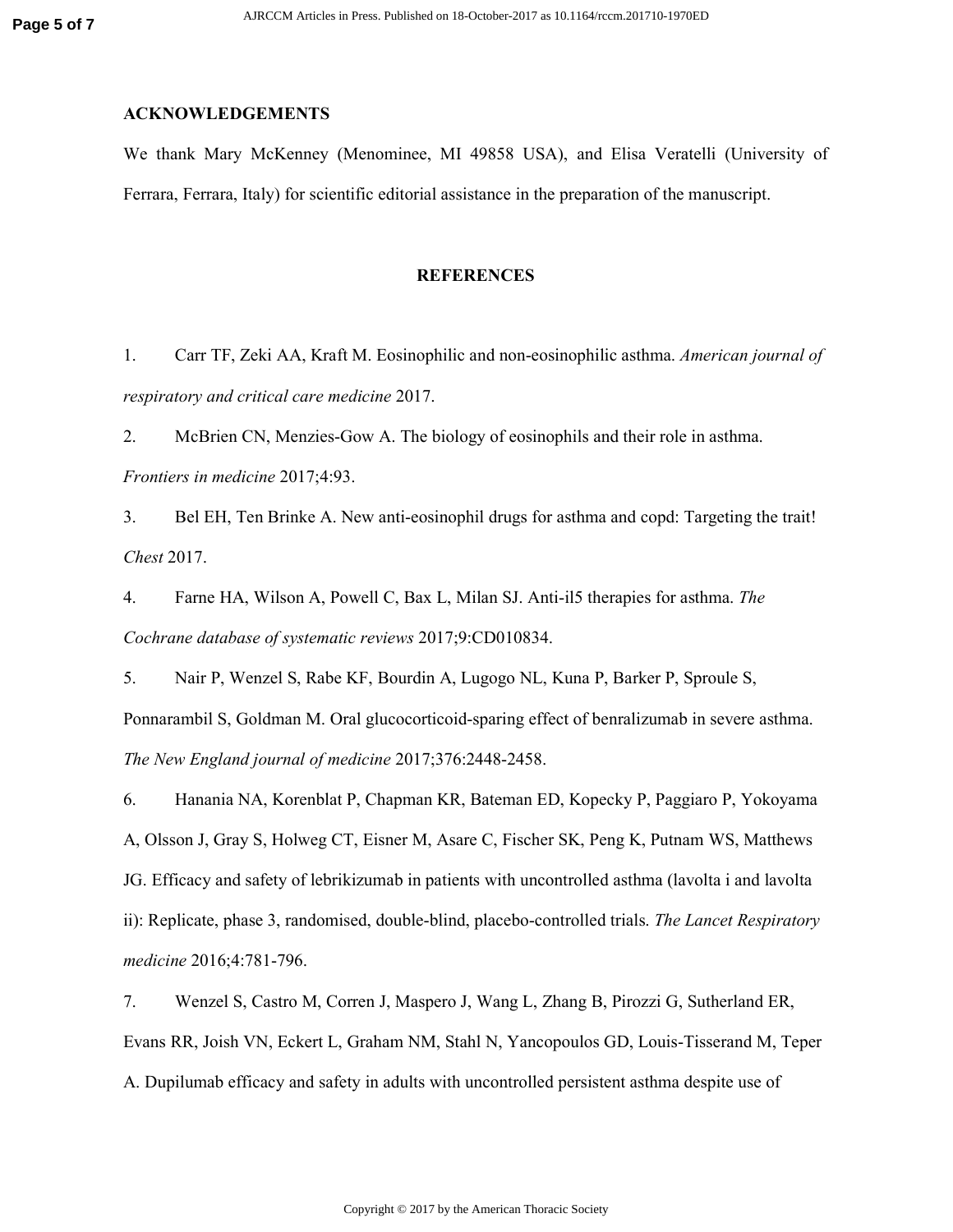medium-to-high-dose inhaled corticosteroids plus a long-acting beta2 agonist: A randomised double-blind placebo-controlled pivotal phase 2b dose-ranging trial. *Lancet* 2016;388:31-44.

8. Bateman ED, Guerreros AG, Brockhaus F, Holzhauer B, Pethe A, Kay RA, Townley RG. Fevipiprant, an oral prostaglandin dp2 receptor (crth2) antagonist, in allergic asthma uncontrolled on low-dose inhaled corticosteroids. *The European respiratory journal* 2017;50.

9. Corren J, Parnes JR, Wang L, Mo M, Roseti SL, Griffiths JM, van der Merwe R. Tezepelumab in adults with uncontrolled asthma. *The New England journal of medicine*  2017;377:936-946.

10. Bel EH, Wenzel SE, Thompson PJ, Prazma CM, Keene ON, Yancey SW, Ortega HG, Pavord ID. Oral glucocorticoid-sparing effect of mepolizumab in eosinophilic asthma. *The New England journal of medicine* 2014;371:1189-1197.

11. Castro M, Mathur S, Hargreave F, Boulet LP, Xie F, Young J, Wilkins HJ, Henkel T, Nair P. Reslizumab for poorly controlled, eosinophilic asthma: A randomized, placebo-controlled study. *American journal of respiratory and critical care medicine* 2011;184:1125-1132.

12. Castro M, Zangrilli J, Wechsler ME, Bateman ED, Brusselle GG, Bardin P, Murphy K, Maspero JF, O'Brien C, Korn S. Reslizumab for inadequately controlled asthma with elevated blood eosinophil counts: Results from two multicentre, parallel, double-blind, randomised, placebocontrolled, phase 3 trials. *The Lancet Respiratory medicine* 2015;3:355-366.

13. Mukherjee M, Aleman Paramo F, Kjarsgaard M, Salter B, Nair G, LaVigne N, Radford K, Sehmi R, Nair P. Weight-adjusted intravenous reslizumab in severe asthma with inadequate response to fixed-dose subcutaneous mepolizumab. *Am J Respir Crit Care Med* [online ahead of print] 15 Sept 2017; www.atsjournals.org/doi/abs/10.1164/rccm.201707-1323OC

14. Nair P, Pizzichini MM, Kjarsgaard M, Inman MD, Efthimiadis A, Pizzichini E, Hargreave FE, O'Byrne PM. Mepolizumab for prednisone-dependent asthma with sputum eosinophilia. *The New England journal of medicine* 2009;360:985-993.